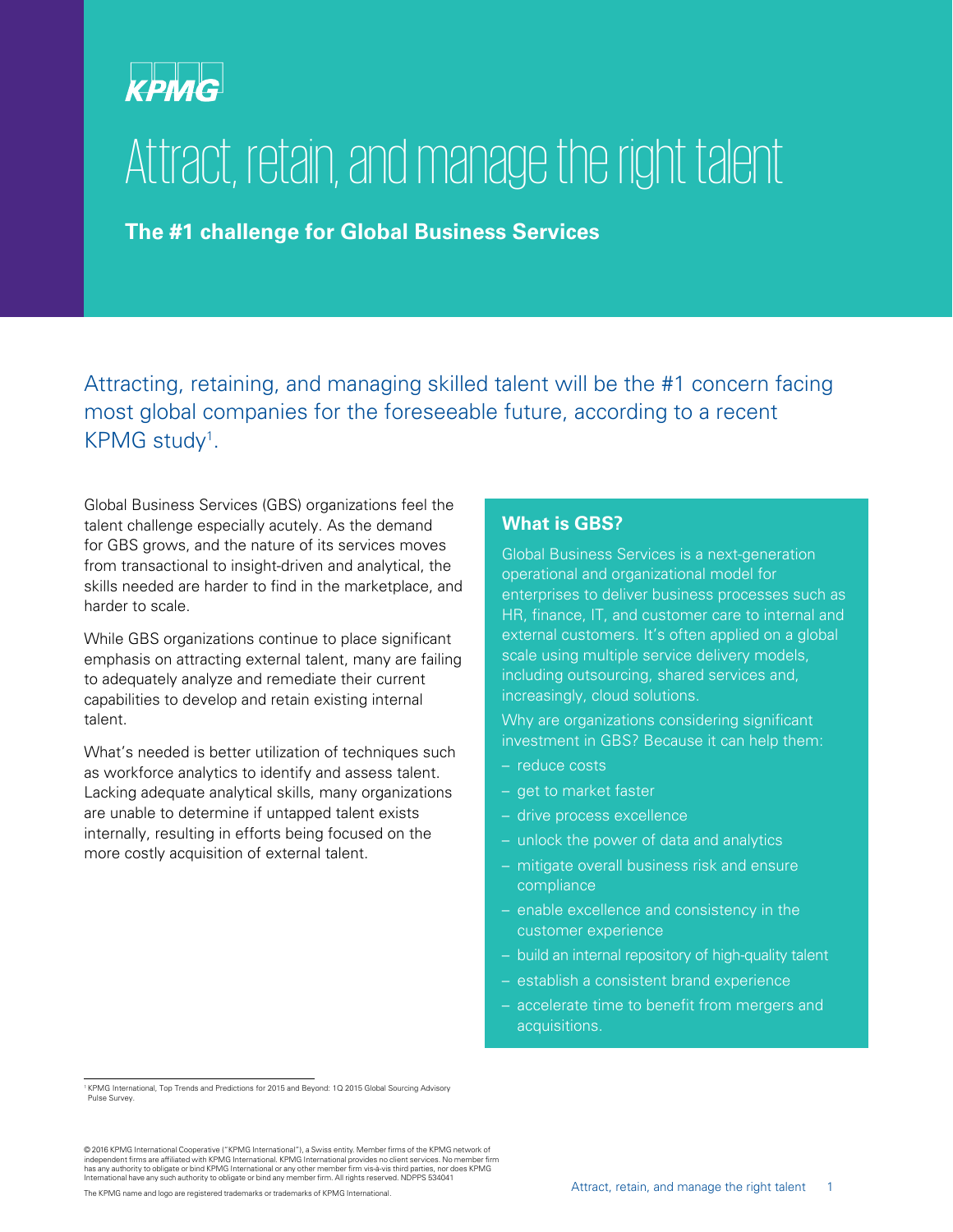# Four key imperatives

Companies face four major challenges to attracting, retaining, and managing skilled talent:

- **Find experienced leaders.** Because GBS is an emerging capability in most organizations, there are few seasoned GBS leaders in the market. Organizations must put a premium on finding GBS talent that is experienced in governance, relationship management, and process ownership, among other capabilities.
- **Move up the value chain.** As technology continues to automate transaction processing, GBS should expand its portfolio with more value-added services, such as insight-driven analysis. However, the talent needs to follow suit and possess more analytical skills, for example.
- **Re-skill the retained organization.** The people left behind in the retained organization are often earmarked to focus on more strategic work and become business partners, providing decision support once transaction processing tasks are removed. However, typically these people need to

be re-skilled and up-skilled to offer those insights. As this is not always possible, new talent must be found in the market.

– **Nurture future C-suite executives.** The traditional career path for C-suite leaders—particularly the chief financial officer—used to start in the back office and move upwards from there. Now, with back-office operations increasingly outsourced or centralized in shared services operations, often in remote locations, that career path no longer exists. However, because of the breadth and scale of services provided, GBS operations offer unique opportunities to nurture future leadership talent. Skills learned in GBS service management, for example, translate to any industry where it is important to maintain client and customer loyalty. Career paths for senior leaders need to be rethought, and GBS should play a vital role in that revamped approach.

### KPMG's 5C Model

We believe that GBS can be a key lever to help organizations transform their business, and that talent management and leadership development should be integrated as core elements of the journey.

To help achieve this goal, KPMG's 5C Model (Figure 1) uses analytics to predict the performance impact of solving workforce issues across five key areas – cost, capacity, capability, connectivity, and compliance.



© 2016 KPMG International Cooperative ("KPMG International"), a Swiss entity. Member firms of the KPMG network of independent firms are affiliated with KPMG International. KPMG International provides no client services. No member firm<br>has any authority to obligate or bind KPMG International or any other member firm vis-à-vis third par

The KPMG name and logo are registered trademarks or trademarks of KPMG International.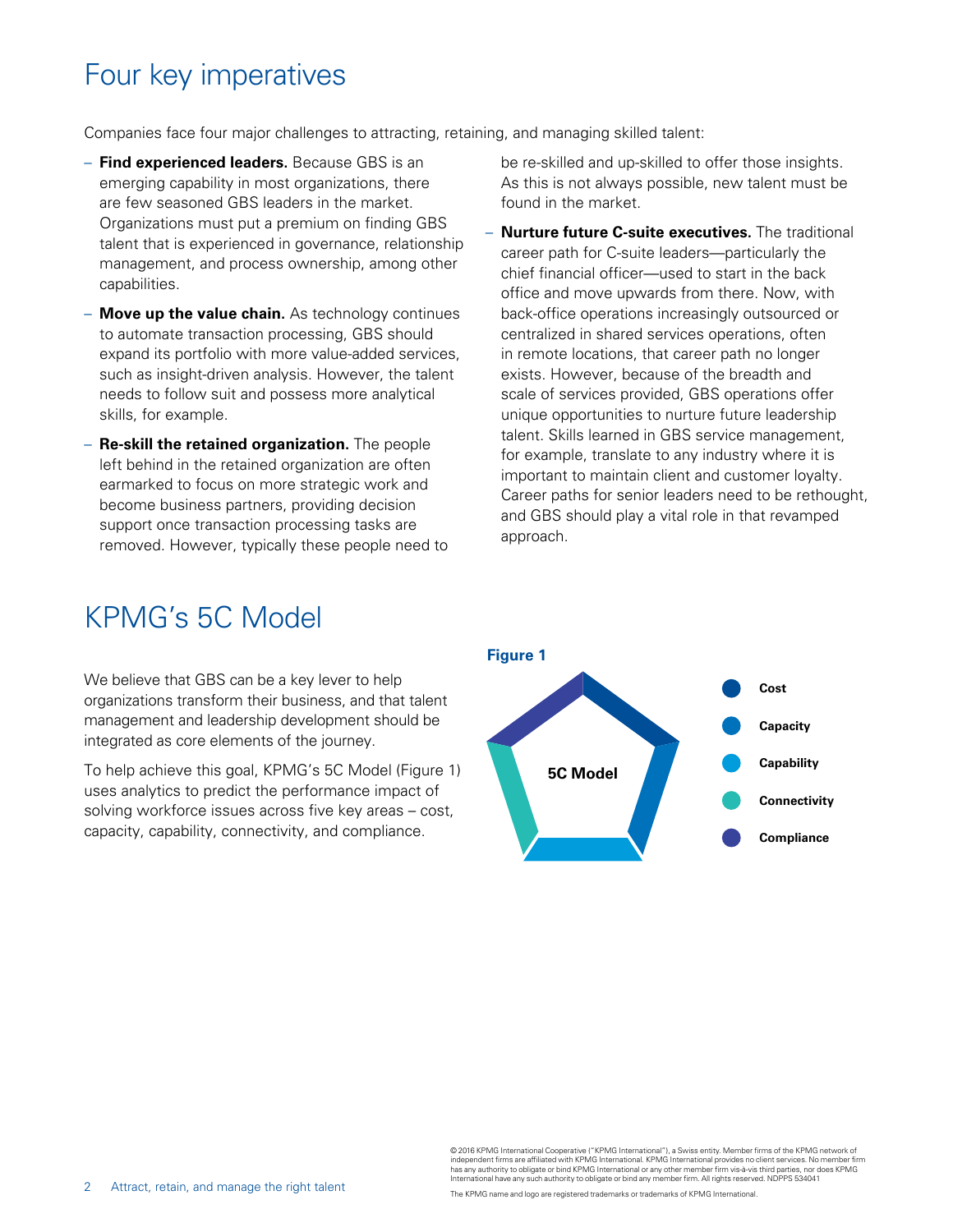# The way forward

We recommend the following actions to help your GBS organization to attract and develop the right talent, and keep up with demand:

- **Invest in centers of excellence (COE) and highvalue services**. High-volume transaction centers will be much less common and in some cases obsolete as robotic process automation reduces the need for human talent to perform certain activities. As a result, organizations can reposition talent for more value-driven activities. With a greater emphasis on value-added services, COEs can provide deeper business insight that leads to better decision-making, while also becoming more attractive to higher-skilled workers.
- **Create incubators for value-added services.**  Pilots and proofs of concept enable organizations to fully test skills requirements before deploying services globally. They also provide the blueprint to industrialize as much as possible over time and acquire enough skilled resources to deliver.
- **Be proactive in hiring to get the skills you need.**  Build alliances with local universities—through sponsorships, scholarships, business challenges,

rotations, and internships—to create the talent pool up front and have your brand associated with longterm career opportunities.

- **Think differently about employee value propositions.** Rather than promotions based on team size and seniority, base today's opportunities on doing interesting work with career paths into the business.
- **Overhaul workforce planning.** Higher-value services are often created from scratch, and workload is not directly linked to transaction volumes. Plan for growth and flexible resources by thinking in terms of short-, medium-, and long-term timeframes.
- **Develop new reward and recognition systems.**  Secondment and travel can be more valuable than cash incentives to some workers, especially Millennials, as are opportunities to get involved in new service development.

# KPMG's GBS framework is optimized and enabled by 10 dimensions

**Delivery and sourcing strategy -**

↷



A focused, holistic approach for getting the people and the enterprise ready, willing, and able to fully adopt and sustain changes through targeted strategies promoting understanding, buy-in, and ownership

© 2016 KPMG International Cooperative ("KPMG International"), a Swiss entity. Member firms of the KPMG network of independent firms are affiliated with KPMG International. KPMG International provides no client services. No member firm<br>has any authority to obligate or bind KPMG International or any other member firm vis-à-vis third par